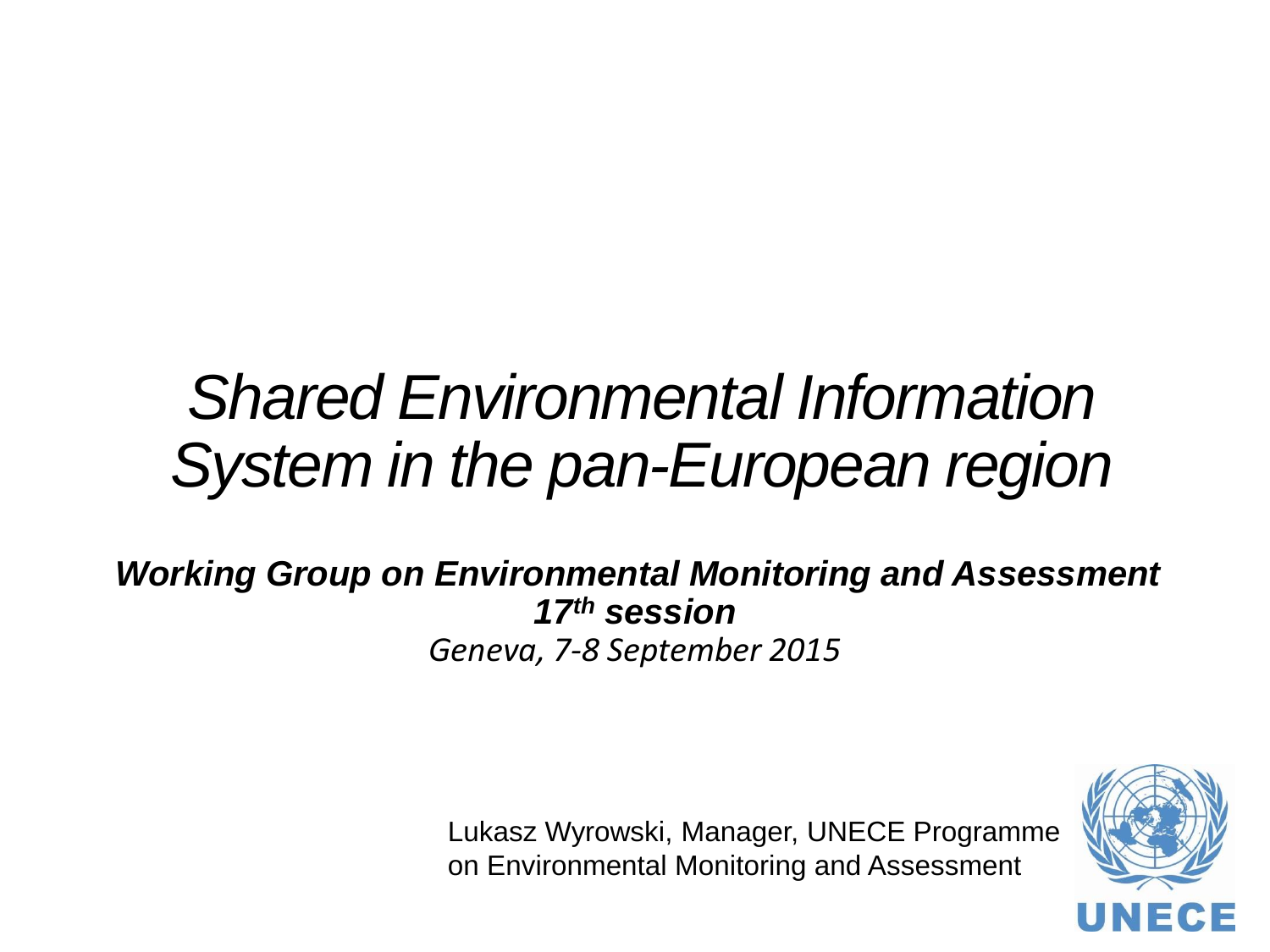### **Review of progress in establishing SEIS**



WGEMA was mandated to review progress in establishing SEIS, its report needs be submitted to the EfE Ministerial Conference in Batumi in June 2016 through CEP

To do so WGEMA had to agree:

- on a content of pan-European SEIS against which the progress in its establishment is to be reviewed
- on a reporting mechanism to be put in place for managing SEIS and collecting information on the availability and on-line accessibility of SEIS data sets and related information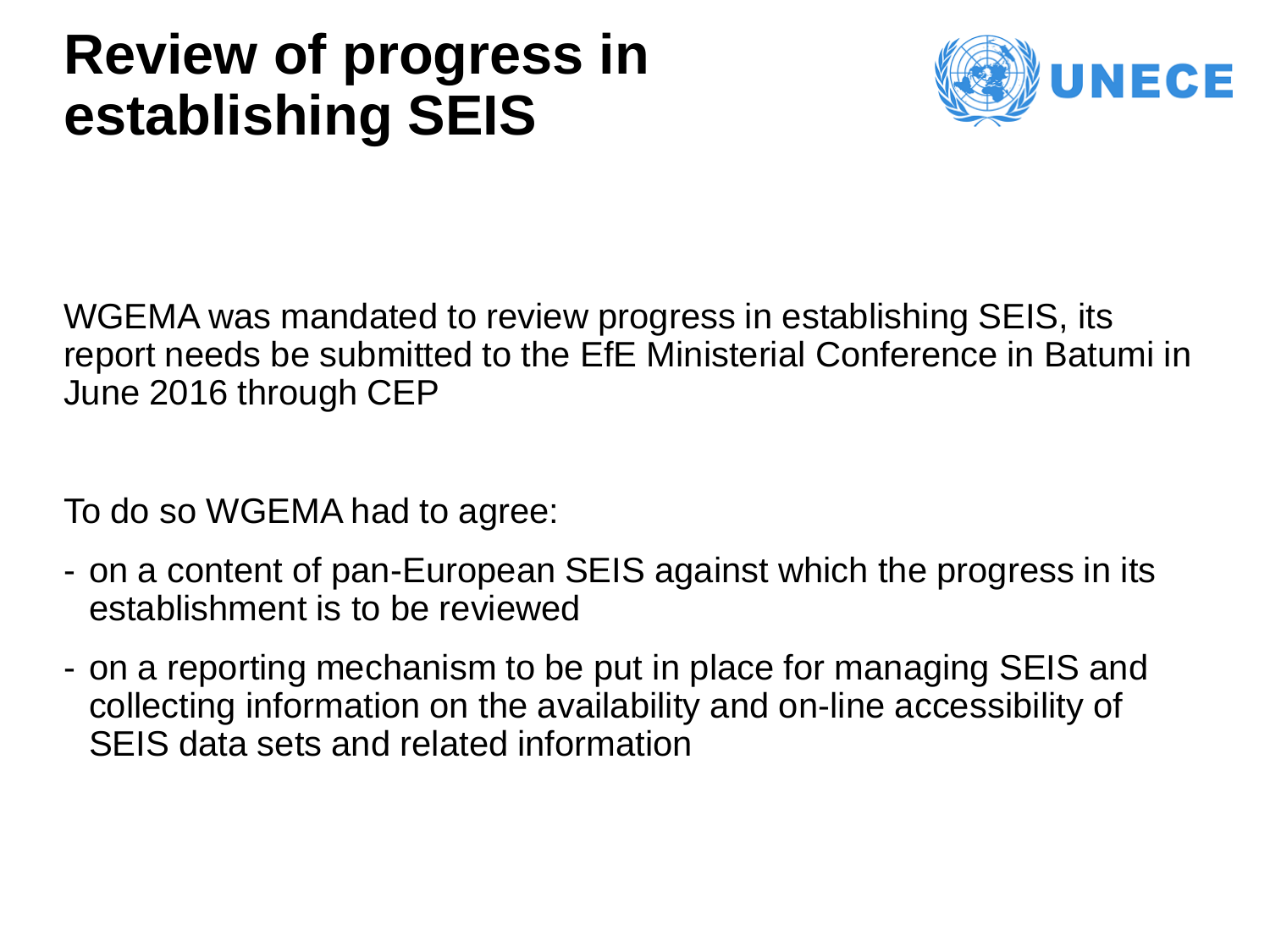# **Pan-European SEIS content**



WGEMA-agreed pan-European SEIS content for the 2015 review

- Air pollution and ozone depletion 25 data sets
- Climate change 4 data sets
- Water 20 data sets
- Biodiversity 4 data sets
- Land and soil 2 data sets
- Energy 4 data sets
- Waste 8 data sets
- Green economy none
- Total: 67 data sets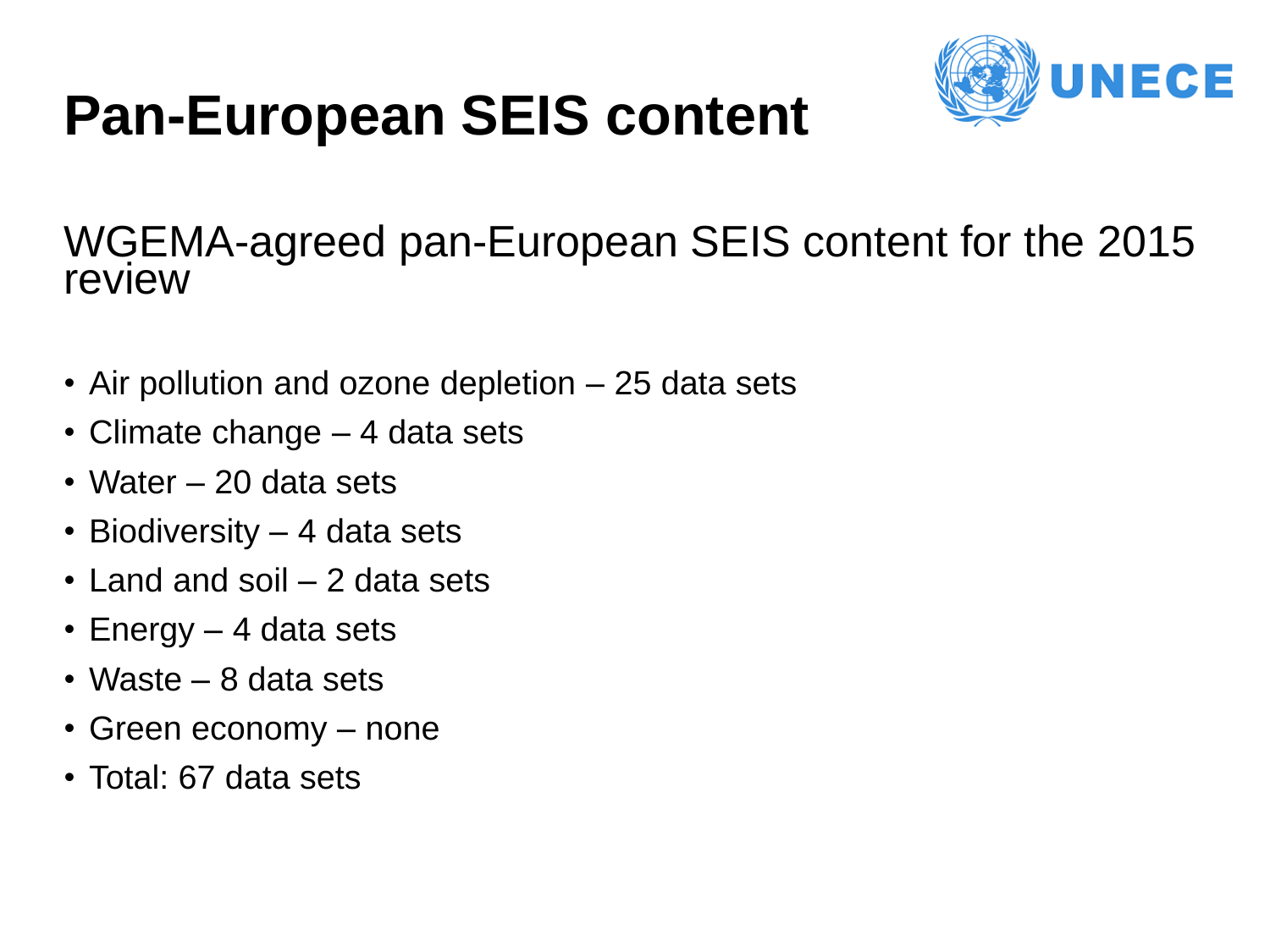### **Pan-European SEIS reporting mechanism**



#### WGEMA-agreed concept for the SEIS reporting mechanism

It was further advanced by the reporting mechanism development group as it was tasked by **WGMEA** 

|                                                                         |              | Reporting on performance in establishing and operating the Shared Environmental<br><b>Information System</b> |                                                                                                                                |   |                                |   |                         |  |  |  |  |  |
|-------------------------------------------------------------------------|--------------|--------------------------------------------------------------------------------------------------------------|--------------------------------------------------------------------------------------------------------------------------------|---|--------------------------------|---|-------------------------|--|--|--|--|--|
| <b>Background</b><br>Rating process: Data flow up to date (2)<br>(2015) |              |                                                                                                              |                                                                                                                                |   |                                |   |                         |  |  |  |  |  |
| <b>Instructions</b><br><b>Rating blocks</b>                             |              | Dataflow: PM2.5                                                                                              | <b>Answer questions</b>                                                                                                        |   |                                |   | Continue                |  |  |  |  |  |
| <b>Start rating process</b>                                             | $N^{\circ}$  | <b>Rating block</b>                                                                                          | <b>Evaluation</b><br><b>Evaluation</b><br>by the country<br>by UNECE/EEA<br><b>YES</b><br><b>NO</b><br><b>YES</b><br><b>NO</b> |   |                                |   | Rating                  |  |  |  |  |  |
|                                                                         | 1            | Data flow accessible online                                                                                  | ॼ                                                                                                                              | □ | п                              | □ |                         |  |  |  |  |  |
|                                                                         | $\mathbf{z}$ | Data flow up-to-date                                                                                         | П                                                                                                                              | ₫ | п                              | п |                         |  |  |  |  |  |
|                                                                         | 3            | Production methodology available<br>and in accordance with the agreed standard                               | □                                                                                                                              |   | <b>Please answer questions</b> |   | $\odot\!\!\!\mathbb{C}$ |  |  |  |  |  |
|                                                                         | 4            | <b>Data flow assessed</b>                                                                                    | □                                                                                                                              | □ |                                | п | ⊙⊙                      |  |  |  |  |  |
|                                                                         | 5            | Data flow source provided                                                                                    | □                                                                                                                              | □ | □                              | □ | $_{\odot}$              |  |  |  |  |  |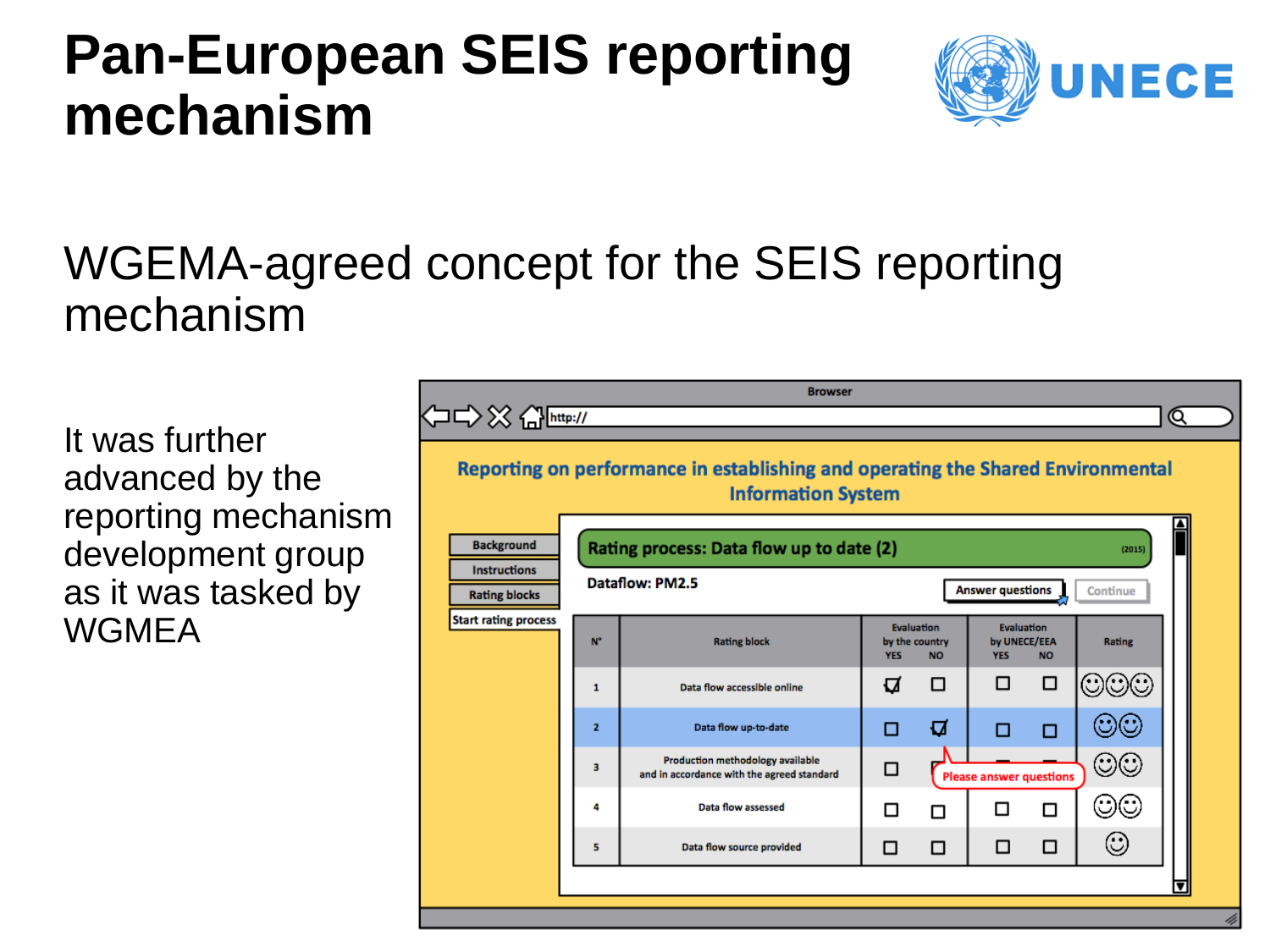# **SEIS performance review**



Countries performance in developing SEIS was carried out as part of an exercise aimed at testing of the SEIS reporting mechanism

The secretariat developed and pre-filled excel tables for each of the 67 SEIS data sets for 53 pan-European countries as well as Kosovo

Evaluation according to 5 rating elements with the value of **1** if in formation required as per the rating element was available on-line or with the value of **0** for the opposite case

| rating block |                        |                            |         |     |                                                                                         |                      |     |                             |                |  |  |
|--------------|------------------------|----------------------------|---------|-----|-----------------------------------------------------------------------------------------|----------------------|-----|-----------------------------|----------------|--|--|
|              | on-line<br>of data set | accessibility Data set up- | to-date |     | Data set<br>production<br>methodology<br>known and<br>meeting the<br>agreed<br>standard | Data set<br>assessed |     | Data set source<br>provided |                |  |  |
| Score        |                        |                            |         |     |                                                                                         |                      |     |                             |                |  |  |
| 20%          |                        | 20%                        |         | 20% |                                                                                         | 20%                  |     | 20%                         |                |  |  |
|              |                        |                            |         |     |                                                                                         |                      |     |                             | $\overline{0}$ |  |  |
|              | 0,2                    |                            |         |     | 0,2                                                                                     |                      | 0,2 |                             | 0,2            |  |  |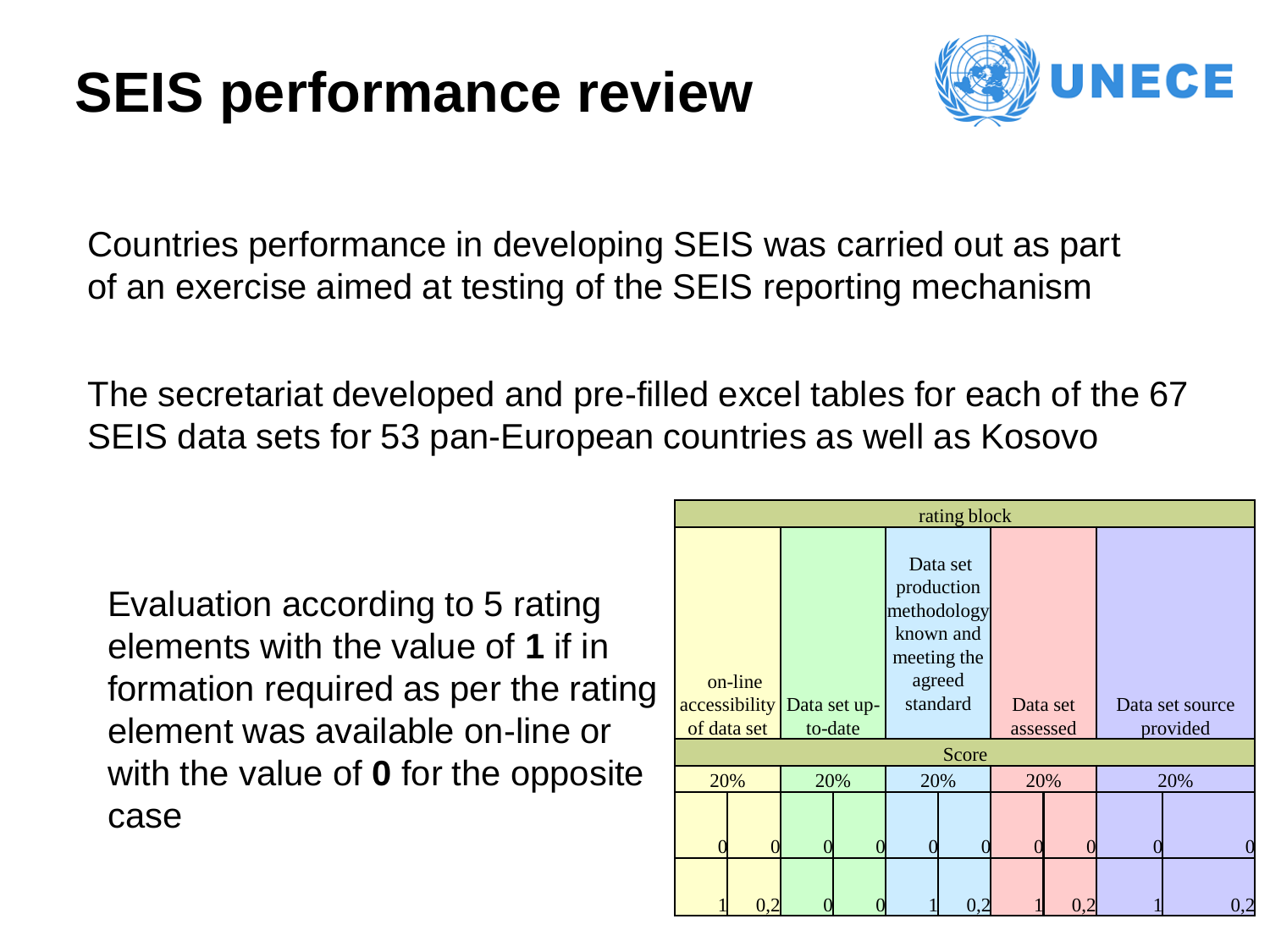# **SEIS performance review**



| rating block                                           |     |                  |                  |                                                                                         |     |                      |     |                             |     |  |
|--------------------------------------------------------|-----|------------------|------------------|-----------------------------------------------------------------------------------------|-----|----------------------|-----|-----------------------------|-----|--|
| on-line<br>accessibility   Data set up-<br>of data set |     |                  | to-date          | Data set<br>production<br>methodology<br>known and<br>meeting the<br>agreed<br>standard |     | Data set<br>assessed |     | Data set source<br>provided |     |  |
| 20%                                                    |     | 20%              |                  | Score<br>20%                                                                            |     | 20%                  |     | 20%                         |     |  |
|                                                        | 0.2 |                  | 0.2              |                                                                                         |     |                      |     |                             | 0.2 |  |
|                                                        | 0.2 | $\boldsymbol{0}$ | $\boldsymbol{0}$ |                                                                                         | 0.2 |                      | 0.2 |                             | 0.2 |  |
|                                                        |     |                  |                  |                                                                                         |     |                      |     |                             |     |  |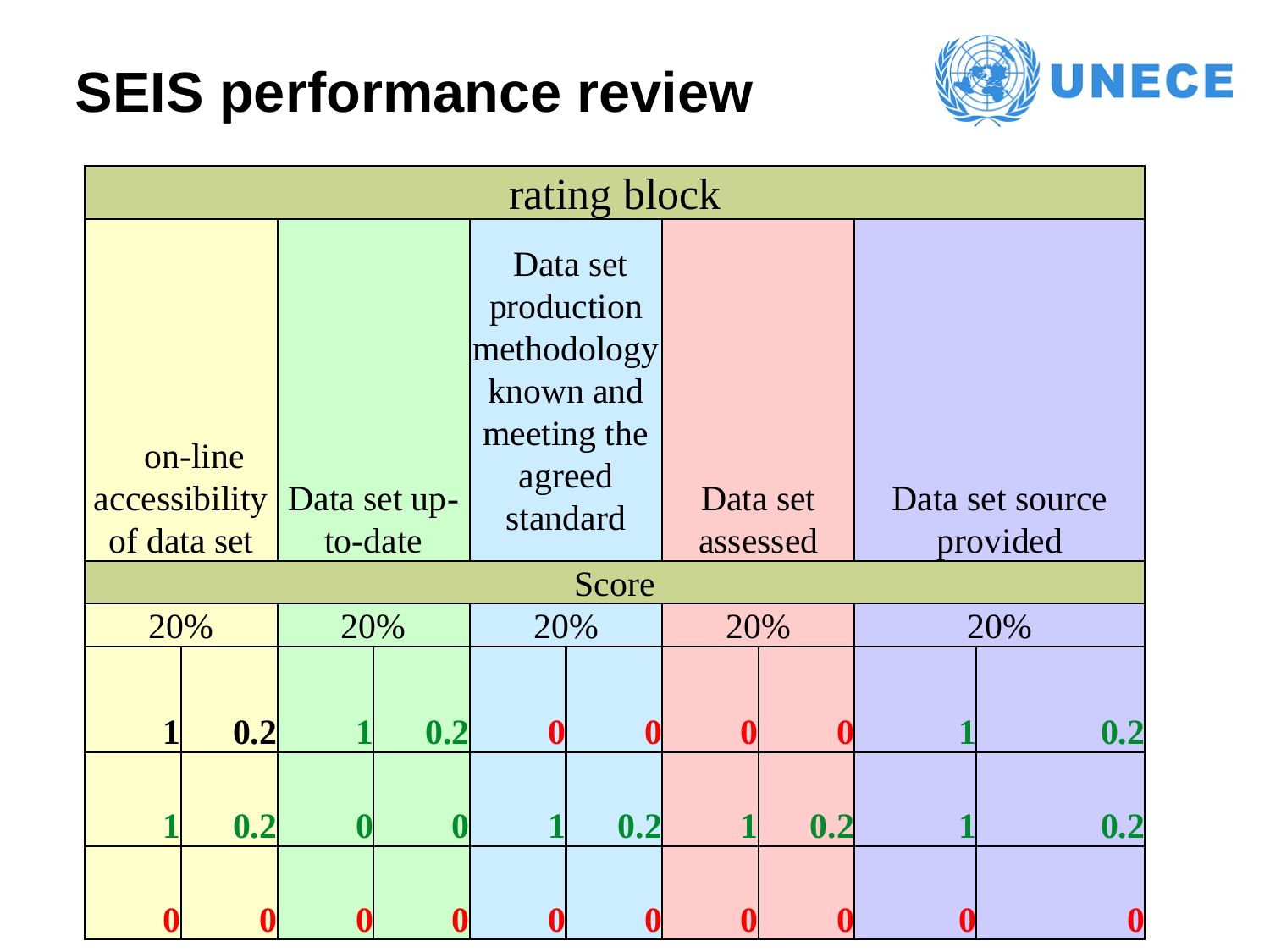### **Review of progress in establishing SEIS**



Current status of SEIS establishment in the pan-European region based on the results of the desk review\* done as testing of the SEIS reporting mechanism:

Overall performance: **40 per cent** of data sets and related information is available and accessible on-line

The performance varies between countries – countries with high score versus countries that do not yet publish online SEIS data sets

> \* the results of testing have been reviewed by Azerbaijan, Armenia, Belarus, Bosnia and Herzegovina, France, the former Yugoslav Republic of Macedonia, Moldova, Russian Federation, Serbia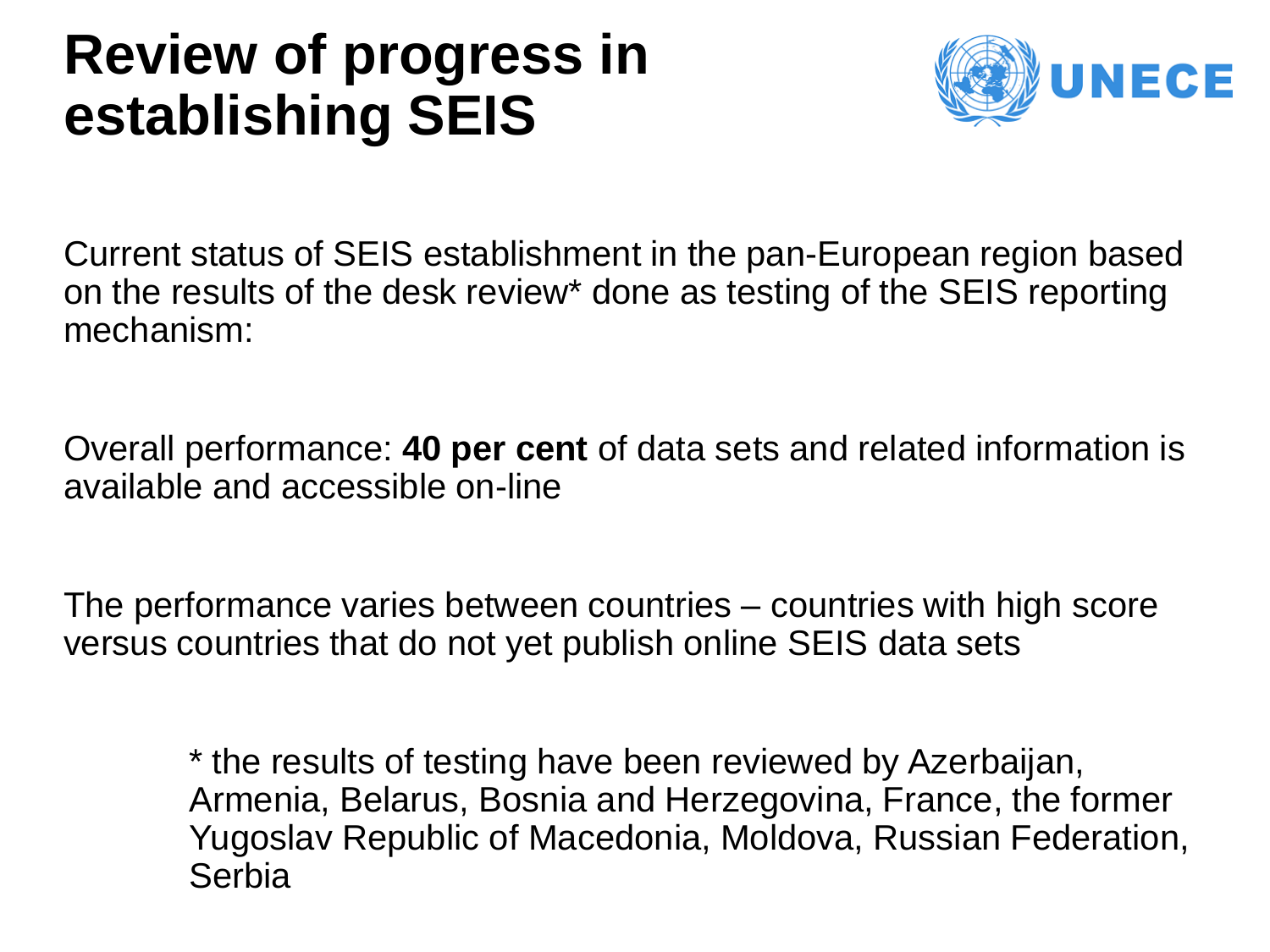

### **The overall performance**

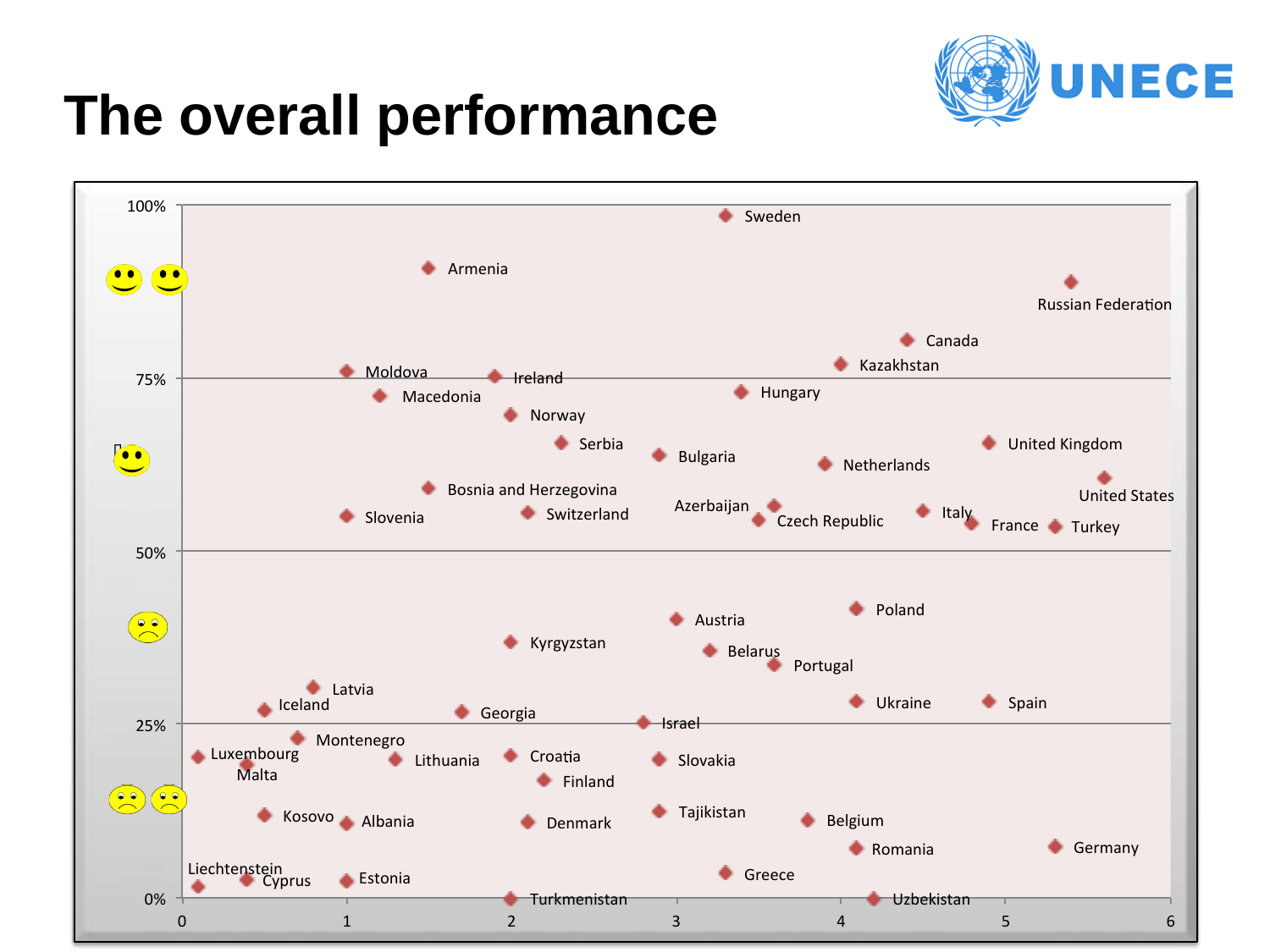

### **Performance by thematic areas**

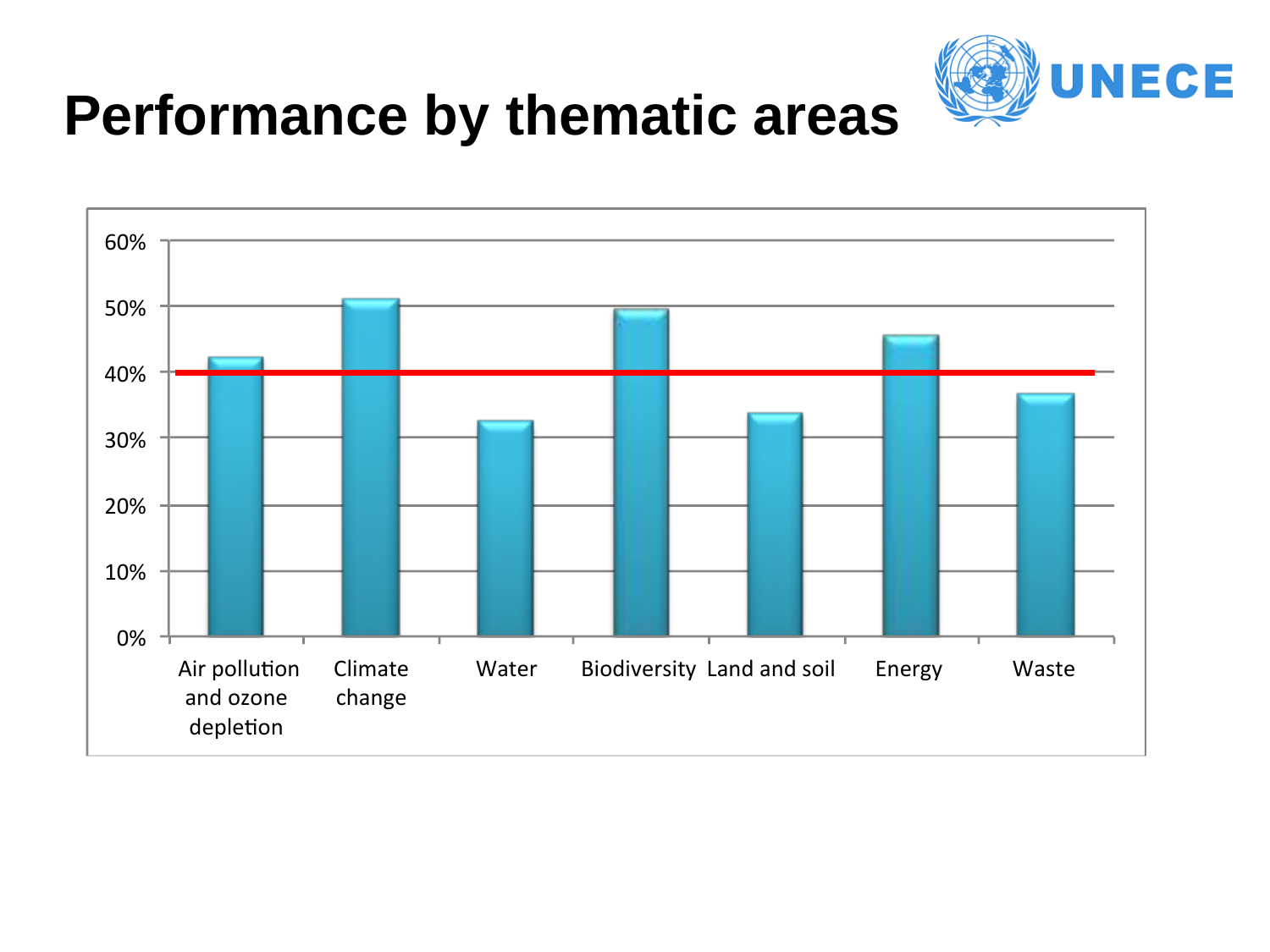

### 20 data sets with the highest performance score

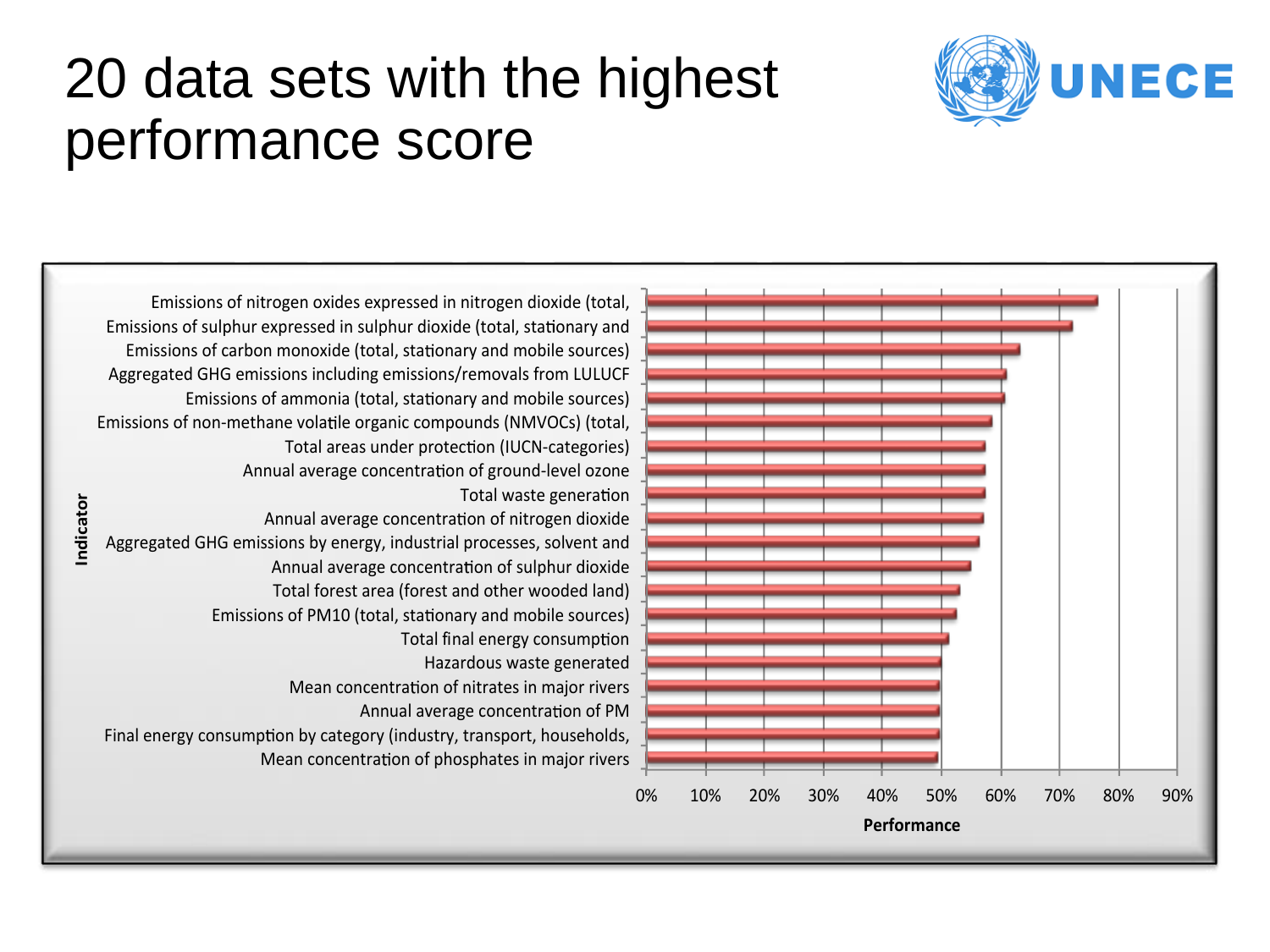

#### 20 data sets with the lowest performance score

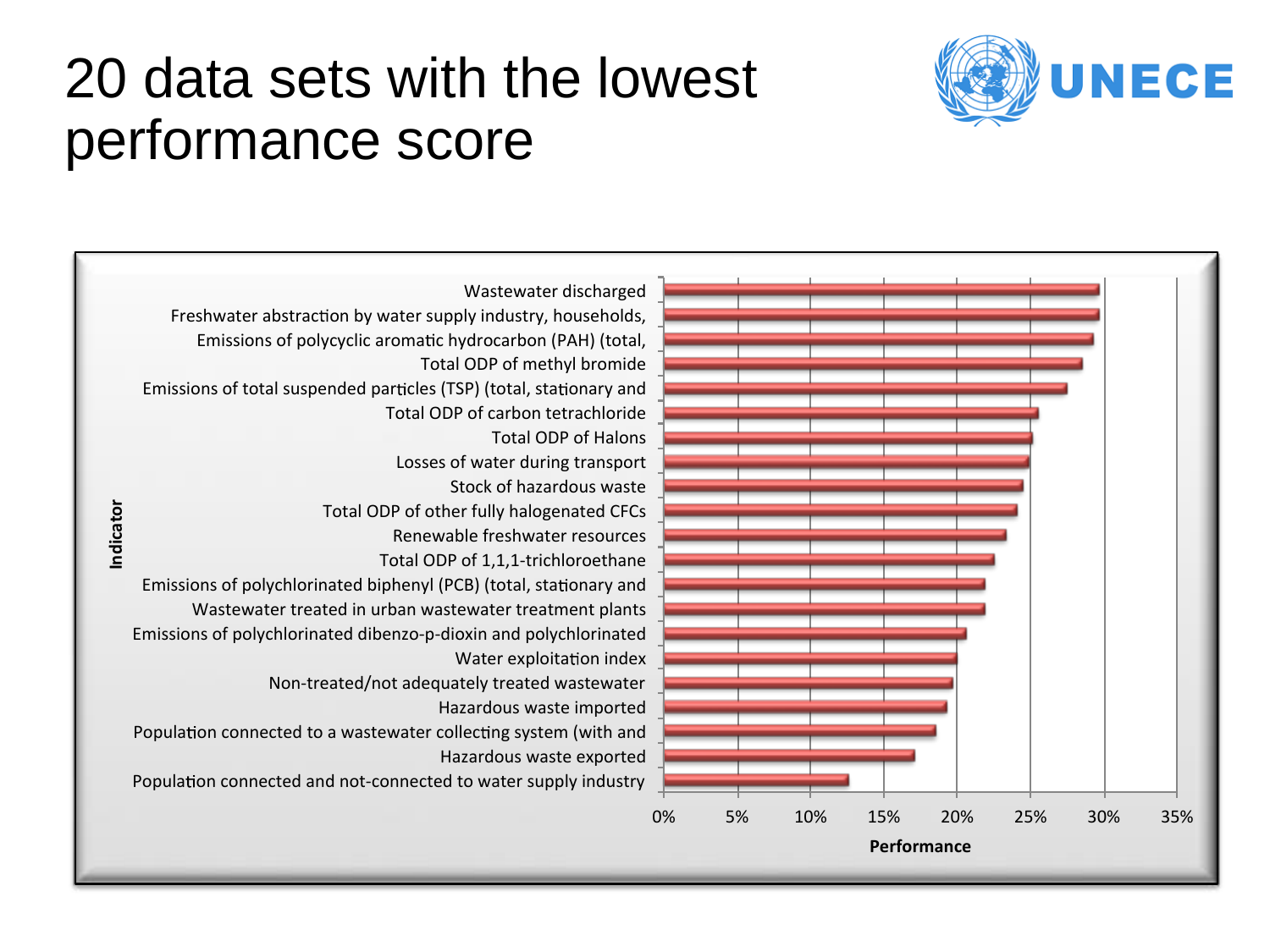# **Performance by rating elements**



 $\blacksquare$  Performance

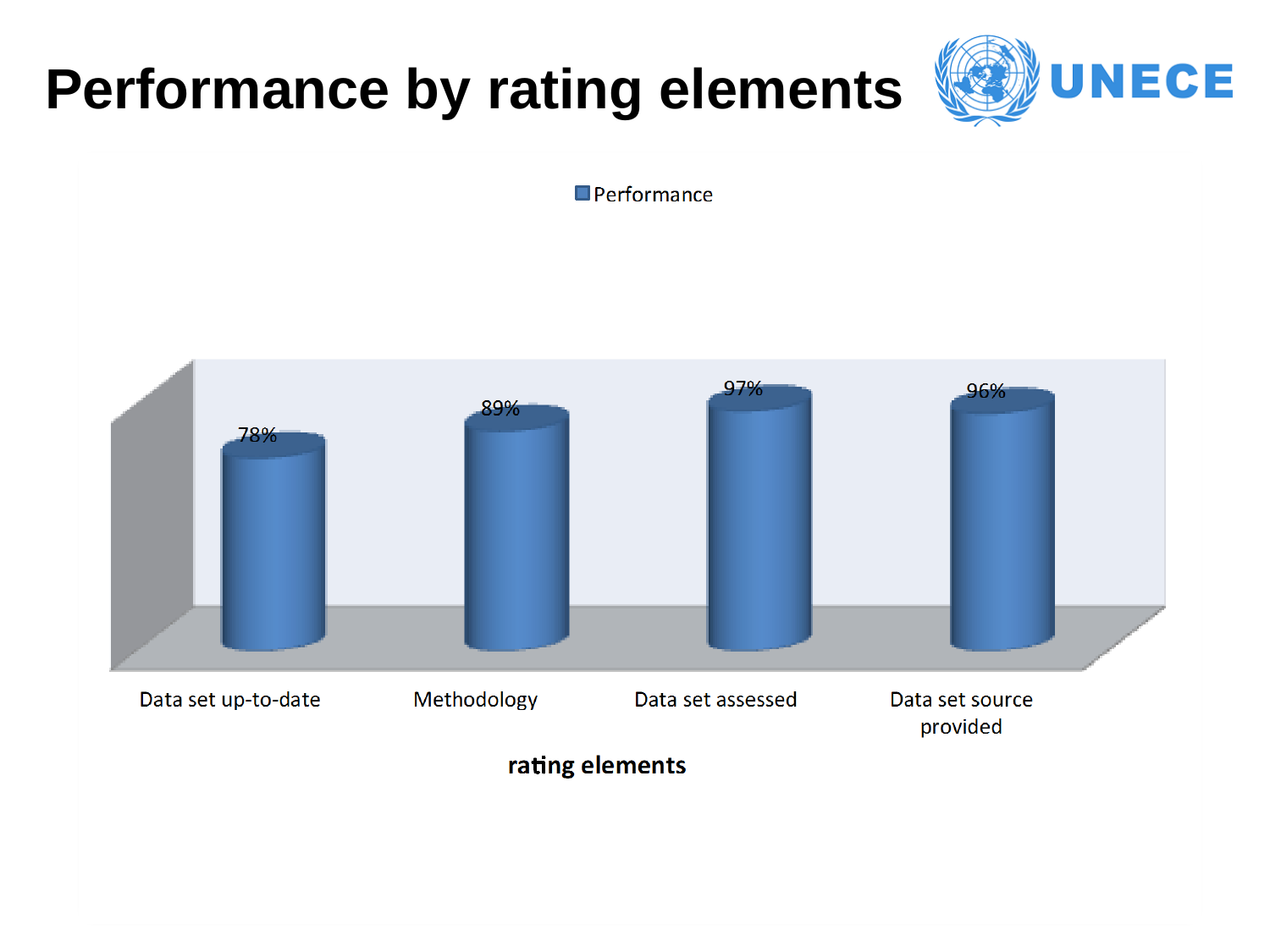### **Conclusions**



7 countries achieved high level of SEIS performance

Updating the data with most recent time series can be considered as not fully satisfactory.

Providing links to data methodologies, data interpretation and data source is not an issue for countries.

The current evaluation has not considered fulfilment of internationally accepted standards for data set production, neither the type nor quality of data interpretation

SEIS performance assessment needs to be reviewed by all countries With it a SEIS performance baseline is to be available for every country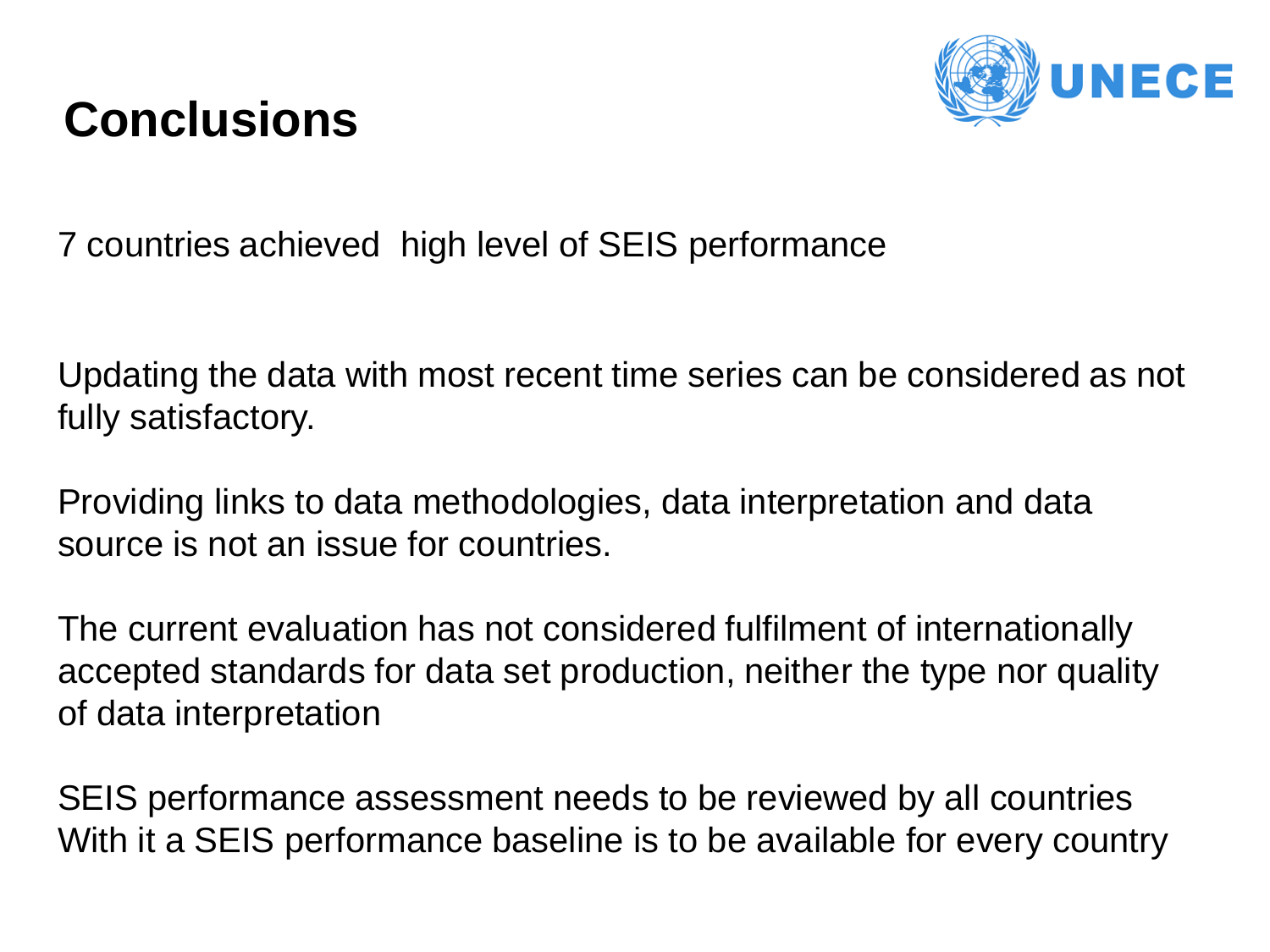# **Way forward**



In the coming years the performance will be evaluated vis-à-vis the performance of the past years and a performance over time will be presented. The goal for the countries will be to achieve improvements (maintain high level of performance) rather than regress in the establishment of SEIS over time

For improving their performance countries would also be supported by the gap identification function (for content, institutional cooperation or infrastructure) included in the reporting mechanism